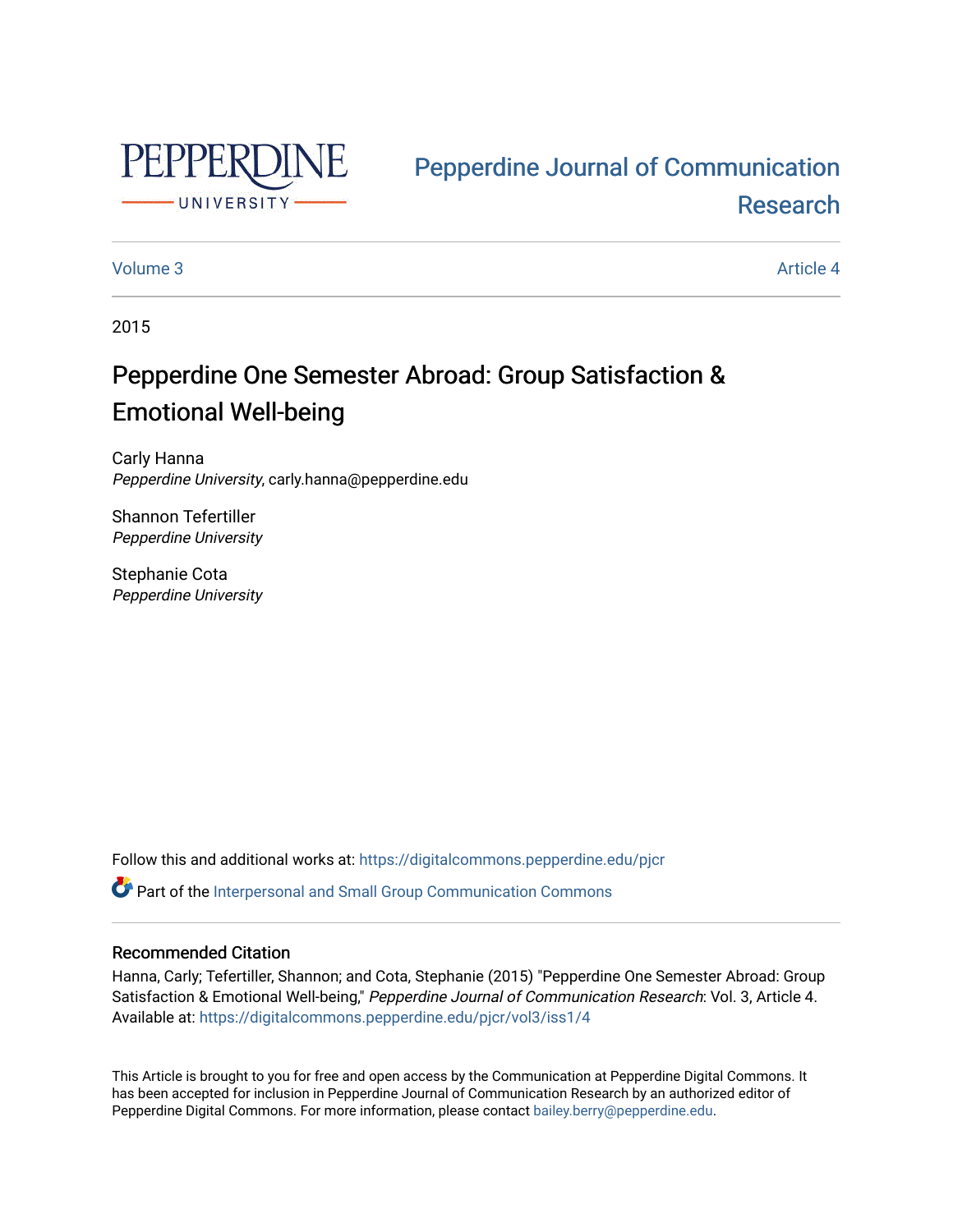Pepperdine University One Semester Abroad: Personality, Subjective Well-being, and Group

Satisfaction

Carly Hanna, Shannon Tefertiller, and Stephanie Cota

Pepperdine University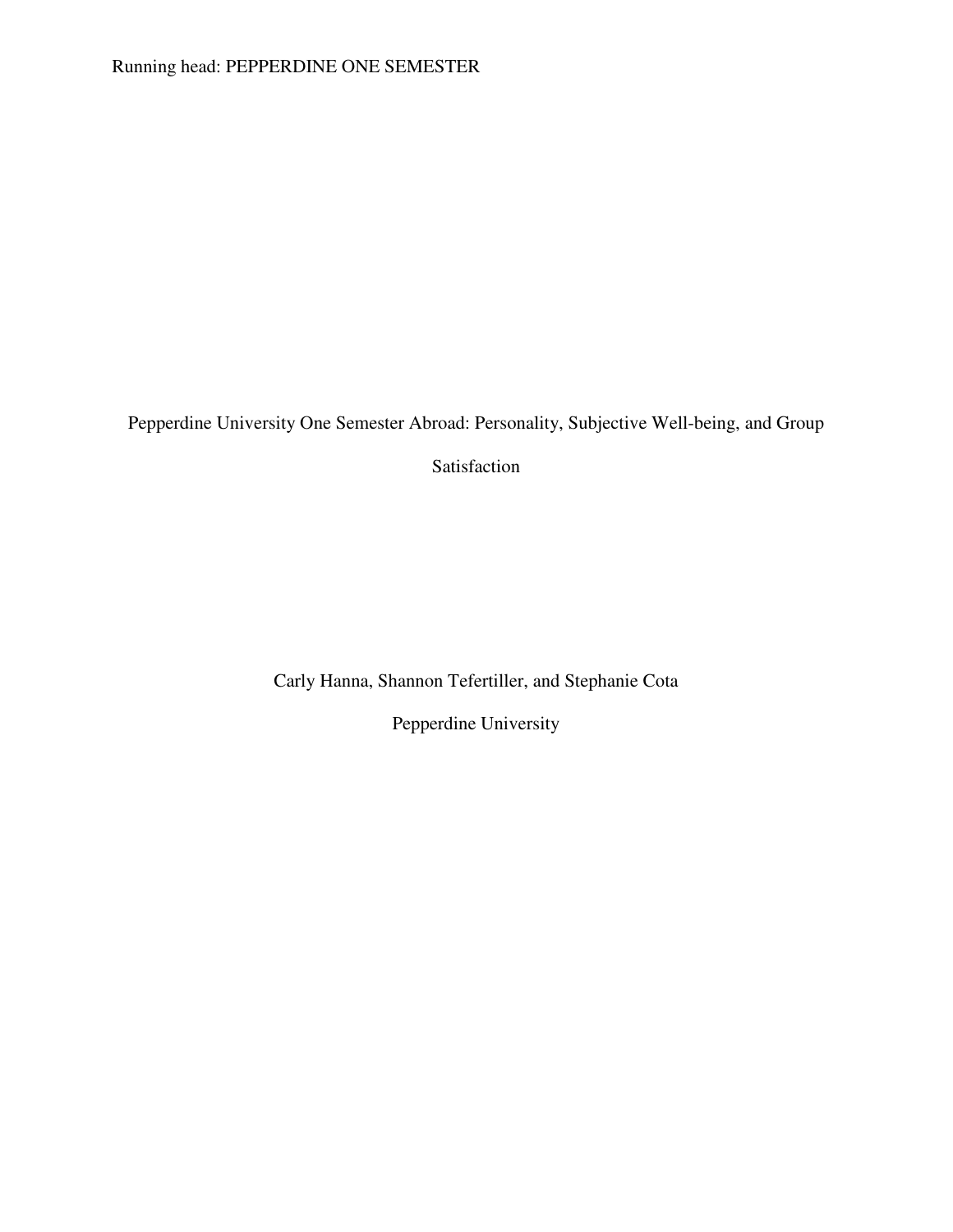#### **Abstract**

Students who decide to study abroad experience great transition as they adapt from one culture to the next. Interestingly, with so many students studying abroad, it is recognizable that during this change, some students thrive while others do not. Therefore, this study explores the possible factors of what might cause students to report having a positive abroad experience. Specifically, this study analyzes Pepperdine University students to collect data and examine the effects of extraversion and subjective well-being on group satisfaction levels. Although the results could not be generalized, the results concluded that subjective well-being more than extraversion predicted an individual's group satisfaction and overall abroad experience satisfaction. Finally, the study concluded with the limitations and suggestions for future research.

*Key Words: personality*, *extraversion*, *group satisfaction*, *subjective well-being*, *study abroad*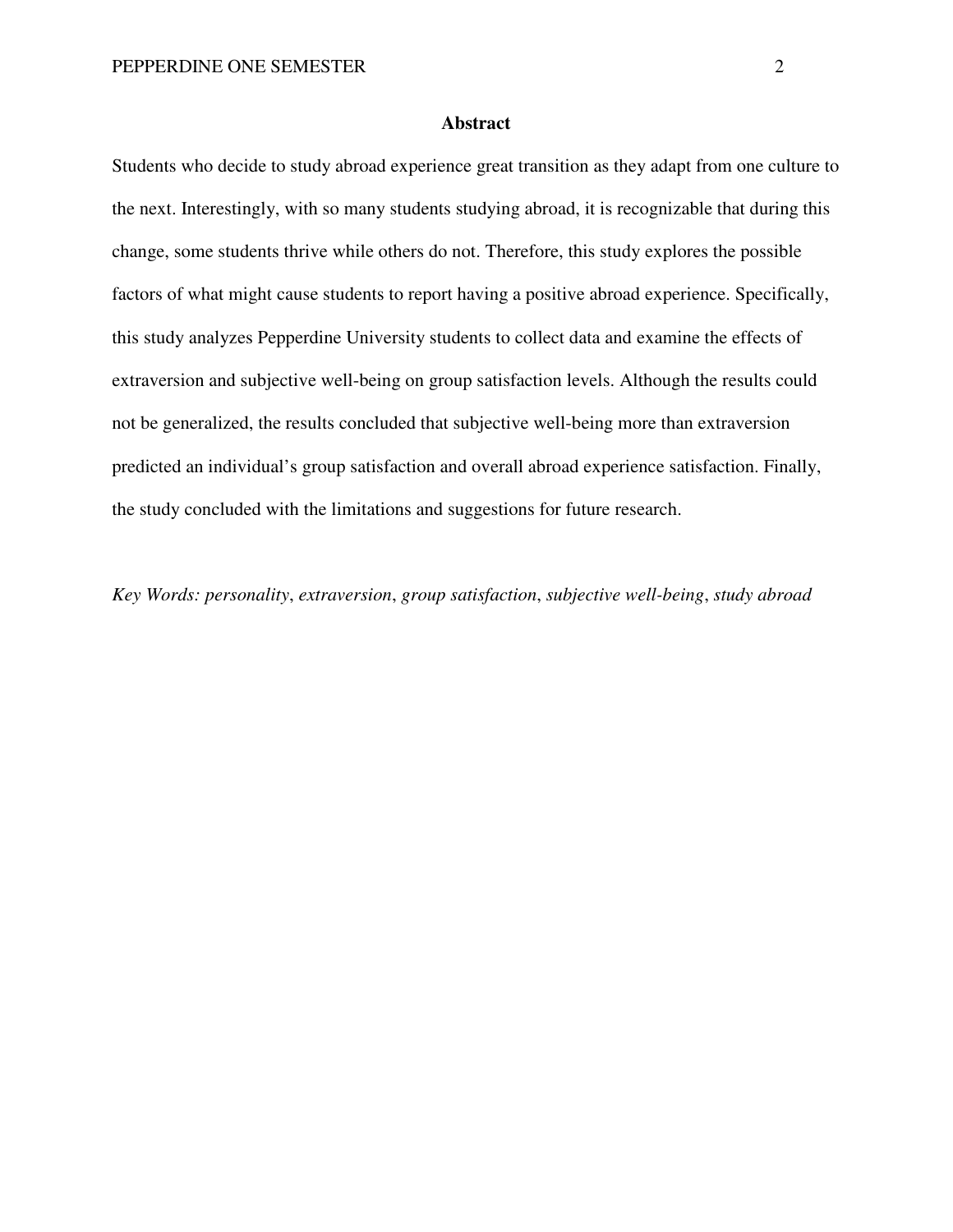Pepperdine University One Semester Abroad: Personality, Subjective Well-being, and Group Satisfaction

Change is inevitable. Each stage of life invites the inescapable need to adjust to new environments, new communities of people, and new routines. Yet, during these times of change and transition also come the feelings of anxiety and vulnerability as a person strives to grasp the unknown. A prevalent example of extreme transition is when a college student studies abroad in a foreign country. Students decide to study abroad to see the world, travel, enhance their cultural knowledge, and have fun. However, living in a foreign country involves emerging oneself into a new culture of people who have different lifestyles, traditions, social norms, and in most cases a different language. Interestingly, with so many students having embarked on the abroad journey, it is clear that some students flourish more than others. Many assume that people who are more adventurous, extraverted, and open to change undergo a smoother adjustment into a new culture and group dynamic; and therefore, they result in having an overall positive group satisfaction and abroad experience. However, not all college students who study abroad encompass the same characteristics; and yet, they still thrive. Therefore, the purpose of this study is to determine the factors that result in group satisfaction for students who study abroad. Specifically, to explore this question, this study analyzes the Pepperdine University students who transitioned from the Malibu campus to one of the six international programs around the world. The study strives to provide new knowledge for Pepperdine University students who are considering studying abroad. Moreover, although the study is unable to generalize its findings, due to the nature of its sampling, it hopes to also contribute to the growing research by providing more insight for other students interested in studying abroad during their college years. Before presenting the findings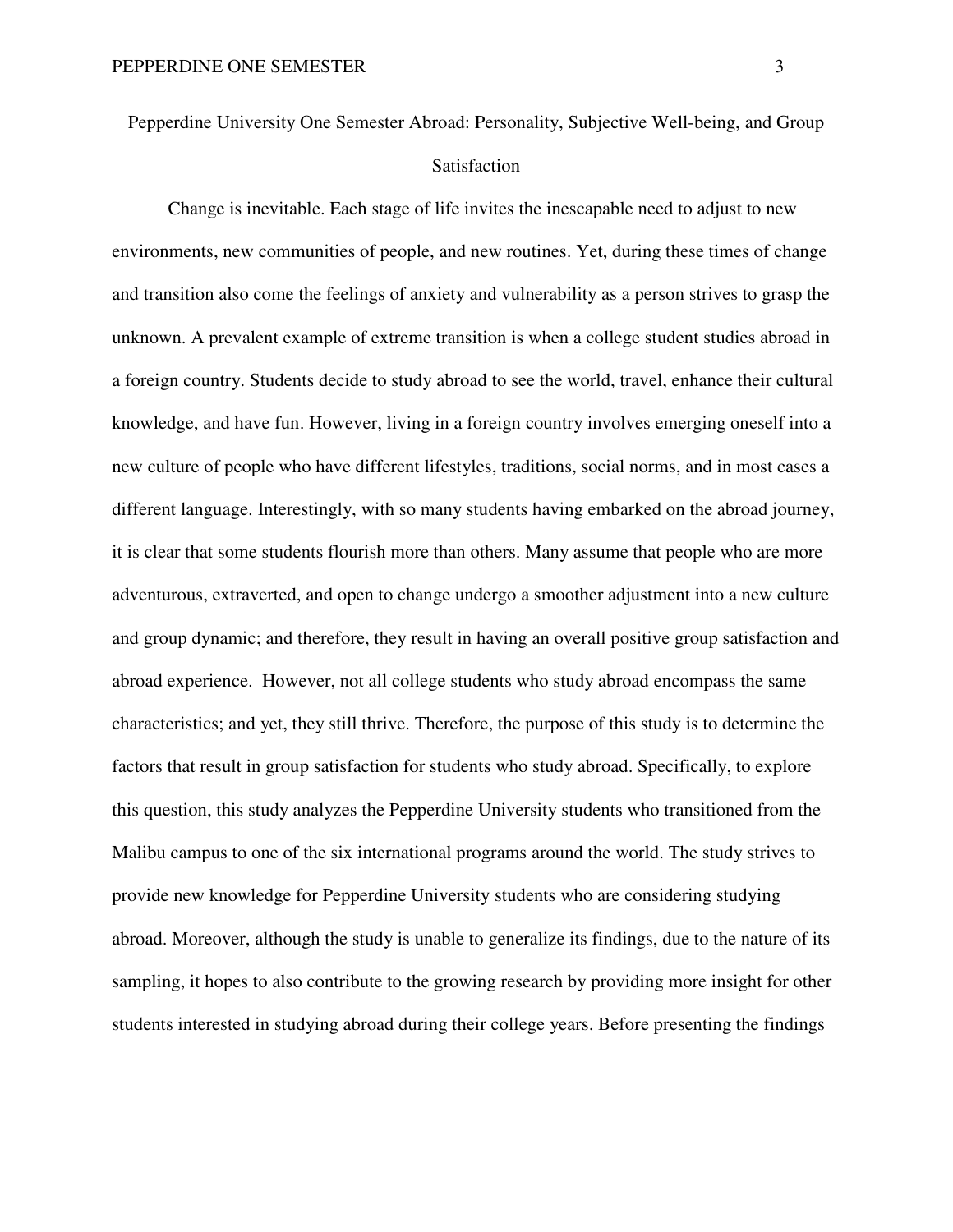of this study, it is important to review the relevant bodies of literature including group satisfaction, the Big Five personality traits, and subjective well-being.

#### **Literature Review**

#### **Group Satisfaction**

Group satisfaction can be defined as when a person feels a sense of social acceptance or a "feeling of comfort with other people" in a group (Joshanloo et al., 2012 p. 641). Furthermore, group satisfaction is "a sense of fulfillment about how well group members work together" (Park, 2008, p. 91). For example, in the workplace, employees express group satisfaction when there is collective participation, interaction, feedback, motivation, and progress toward the group goal (Park, 2008). Moreover, members obtain group satisfied when they feel a sense of belonging within the group and a sense of personal contribution toward the overall goal of the group (Park, 2008). When students study abroad, they strive to connect to a new group of students in their program in addition to a new group of people in the foreign community. Consequently, when the students feel this sense of connection and acceptance, they result in group satisfaction of the group and of the overall abroad experience. Therefore, the first research question is:

RQ1: What are the predictors of group satisfaction?

#### **The Big Five Personality Traits**

The Big Five personality traits list consists of the five core personality characteristics of extraversion, neuroticism, conscientiousness, agreeableness, and openness to experience (Joshanloo et al., 2012). Past research states that personality is connected to how a person adjusts (Albrecht, Dilchert, Deller, & Paulus, 2014) because personality characteristics influence the nature and success of dyadic relations (Cuperman & Ickes, 2009). For example, Burke, Watkins,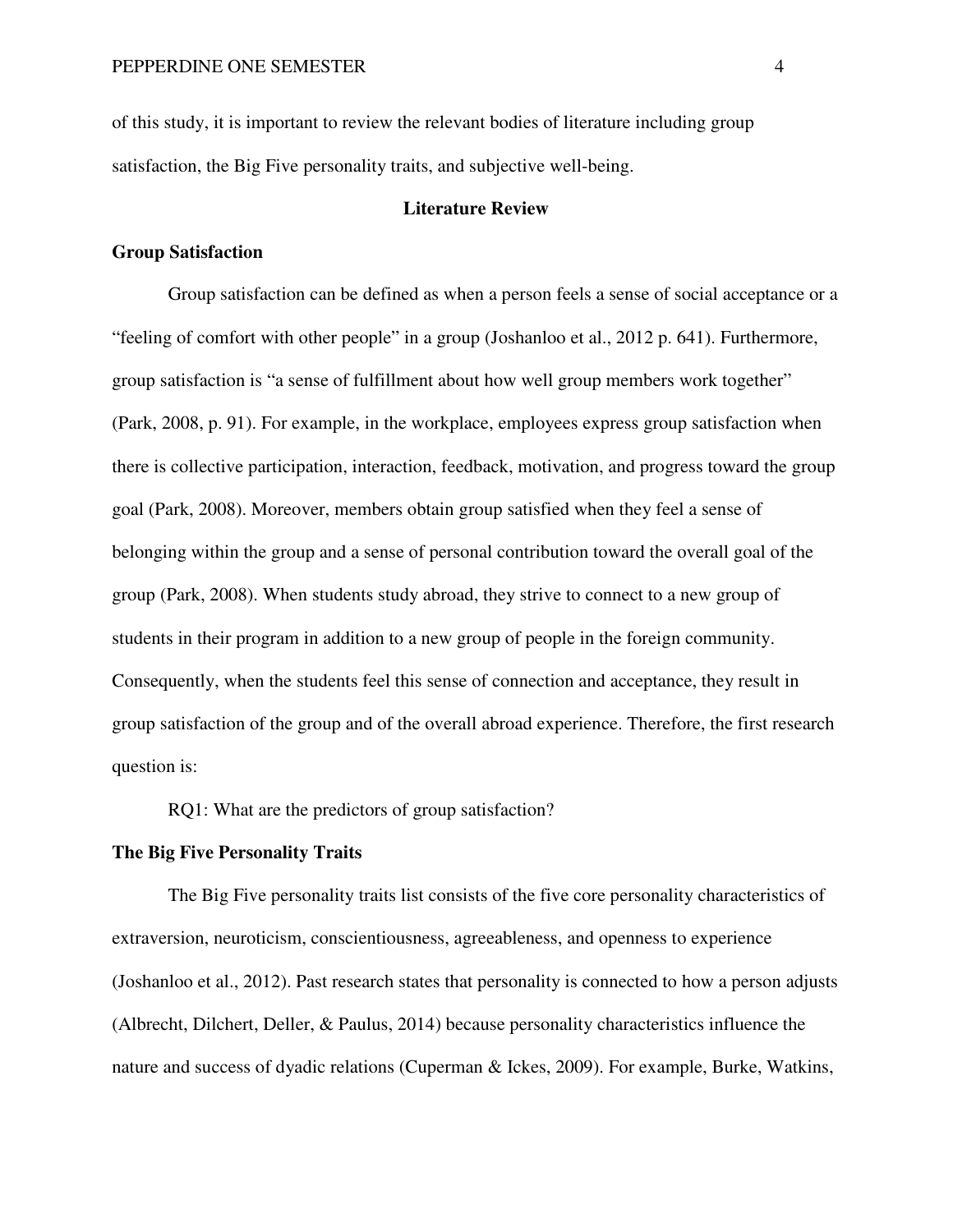and Guzman (2009) found that conscientiousness, emotional stability, extraversion, and agreeableness were positively related to cooperating with other students in an international work performance. In another example, Joshanloo et al. (2012) found that if people express high neuroticism, they tend "to experience negative emotions" (p. 642) and can be "irritable and illtempered and may prove difficult to associate with" (p. 624), causing difficulty connecting with others and resulting in low group satisfaction. Therefore, past research suggests that possessing certain personality traits over others can determine whether a person cooperates or not with others. Cuperman and Ickes (2009) concluded, after observing all five personality traits in initial dyadic interactions, that extraversion and agreeableness contribute significantly to a person's group satisfaction and transition. To further analyze those results, this study specifically focused on how extraversion affected students' abroad experience.

**Extraversion**. Extraversion is conceptualized as a person being social, talkative, prone to self-disclosure, and smooth in interaction (Cuperman & Ickes, 2009). Furthermore, extraversion is defined with facets like "warmth, gregariousness, and assertiveness" (Joshanloo, 2012, p. 624). When students are more extraverted, they make easier connections with other group members, assisting with the overall group satisfaction. Consequently, when these students feel a sense of connection and a part of the larger group, they result in a positive abroad experience. Therefore, this study's first hypothesis is:

H1: A student with higher levels of extraversion will predict higher levels of group satisfaction.

#### **Subjective Well-Being**

Not all students who thrive abroad are characterized as extroverts. Therefore, this study also examined the students' subjective well-being to further determine the factors that yield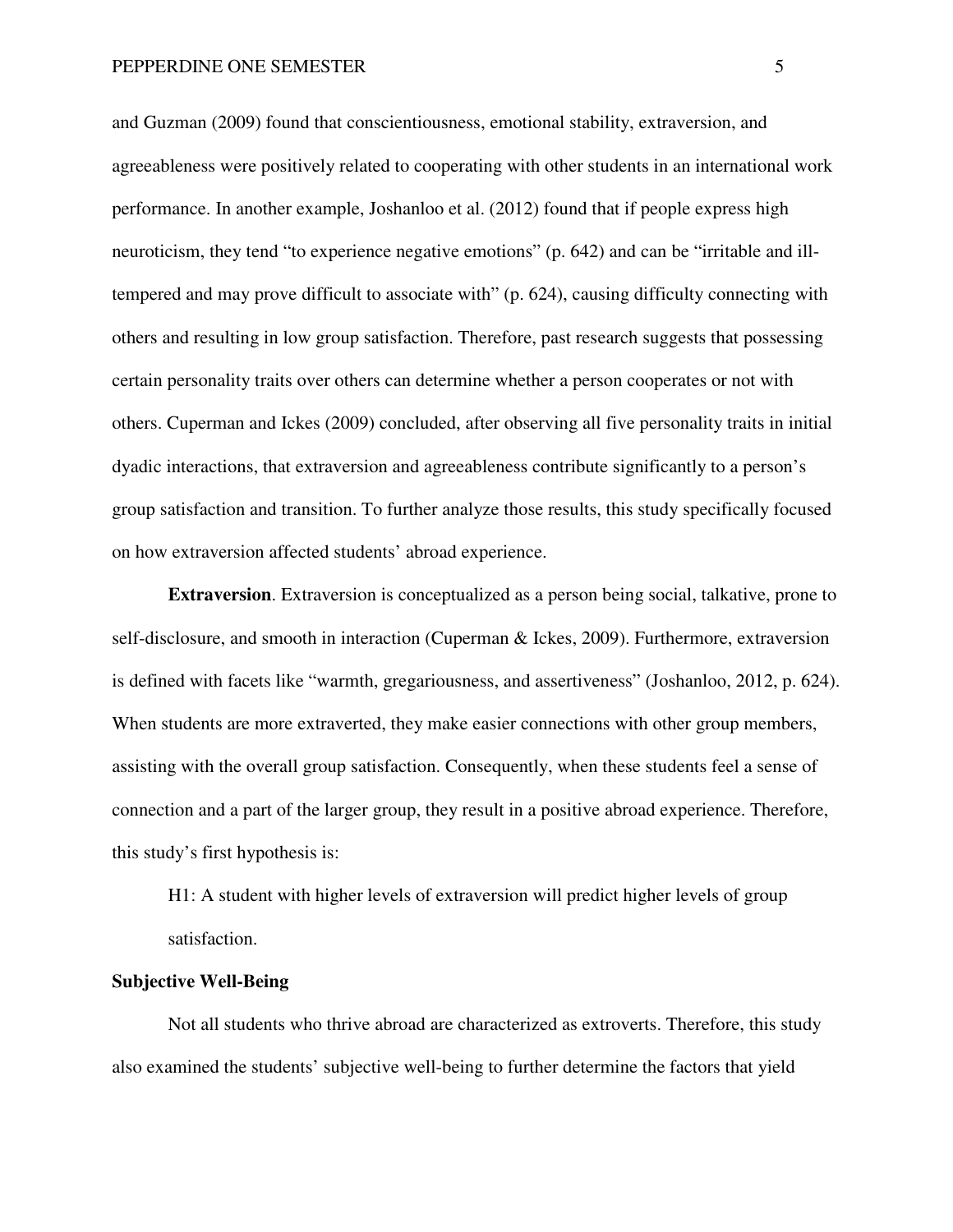group satisfaction. A person's subjective well-being is determined by an individual's personal reports of levels of satisfaction in his or her current state, encompassing his or her evaluation of "what is happening in their lives" (Joshanloo et al., 2011, p. 105). In other words, the way individuals view themselves and the world around them can overcompensate for the reality of the social situation. Furthermore, "social well-being deals with the person's attitudes towards and perceptions of the whole society" (Joshanloo et al., 2012, p. 641). For example, in their study analyzing the predictors of social well-being for students in an Iranian Muslim University, Joshanloo et al. (2011) state that social well-being is related to "perceived social support, psychological sense of community, identification with the community, self-esteem, and selfefficacy" (Joshanloo et al., 2011, p. 641). People who have a positive attitude and perceive the situation in a positive light, will yield satisfaction in the situation. Therefore, in addition to personality, the study hypothesized:

H2: A student with higher levels of positive subjective well-being will predict higher levels of group satisfaction.

#### **Method**

#### **Participants and Procedure**

The study gathered participants using a snowball sampling method. Researchers surveyed 67 undergraduate students at Pepperdine University who studied abroad for only one semester during their sophomore year at one of the six international satellite campuses. However, only 46 participants qualified, and only 36 of those participants completed the survey. There were 23 female participants and 13 male participants. The average age of the participant was 20.14 years old. The vast majority of the group was European American or White (69.4%), the second largest group of participants was Asian (11.1%), and the next largest was African American or Black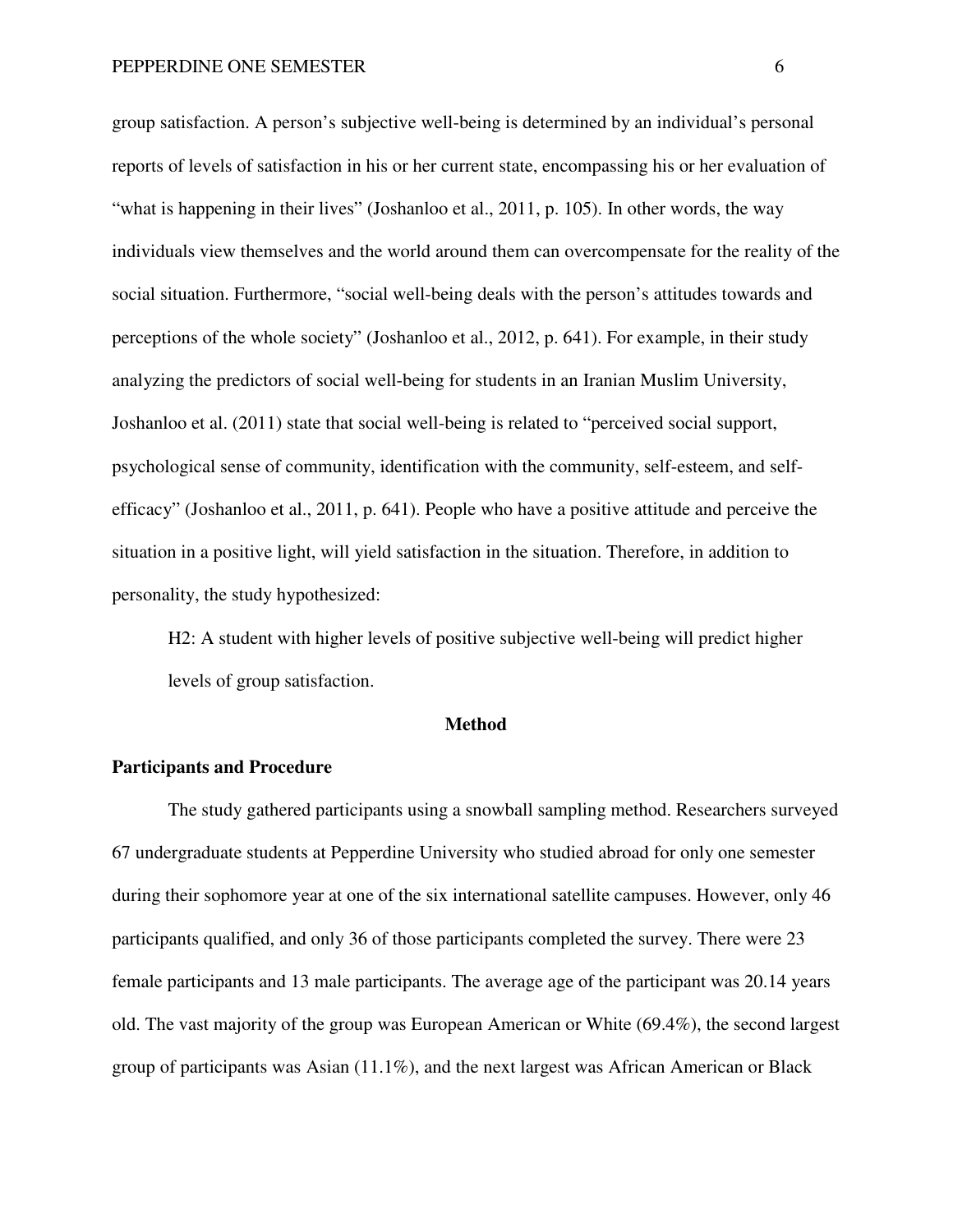(5.2%). The survey reported that 13.9% of the participants reported multiple racial identities. The program response rate are as follows: the Malibu, California program (33.3%), the Lausanne, Switzerland program (19.4%), the Florence, Italy program (13.9%), the Buenos Aires, Argentina program (11.1%), the Heidelberg, Germany program (11.1%), the London, England program (5.6%), the Washington D.C., USA program (5.6%), and finally the Shanghai, China program (0.0%). The questionnaire was created through the online survey site called surveymonkey.com. The link to the survey was distributed on the Facebook groups of each of the 2013-2014 study abroad programs.

#### **Measures**

The questionnaire first consisted of demographic questions. Then, in order to examine the participants' group satisfaction, extraversion, and subjective well-being, the questionnaire consisted of questions derived from three previously existing scales. An example of the questionnaire is presented at the end of the study in the Appendix.

**Group Satisfaction**. Group satisfaction was measured using Anderson, Martin, and Riddle's (2001) Small Group Relational Satisfaction Scale (SGRSS) assessment to determine perceptions of satisfaction with relationships in a new group setting. The participants indicated to the extent of which they agreed or disagreed with the 11 items on a 5-point Likert scale  $(1 =$ Strongly Disagree, 5 = Strongly Agree). A sample item included: "The group members spend time getting to know each other."

**The Big Five Personality Traits**. The personality traits were measured using Gosling, Rentfrow, and Swann's (2003) abbreviated Big Five Inventory (BFI) scale to assess the following dimensions: extraversion, agreeableness, conscientiousness, neuroticism, and openness to experience. Participants indicated the extent to which they agreed with the 10 items on a 5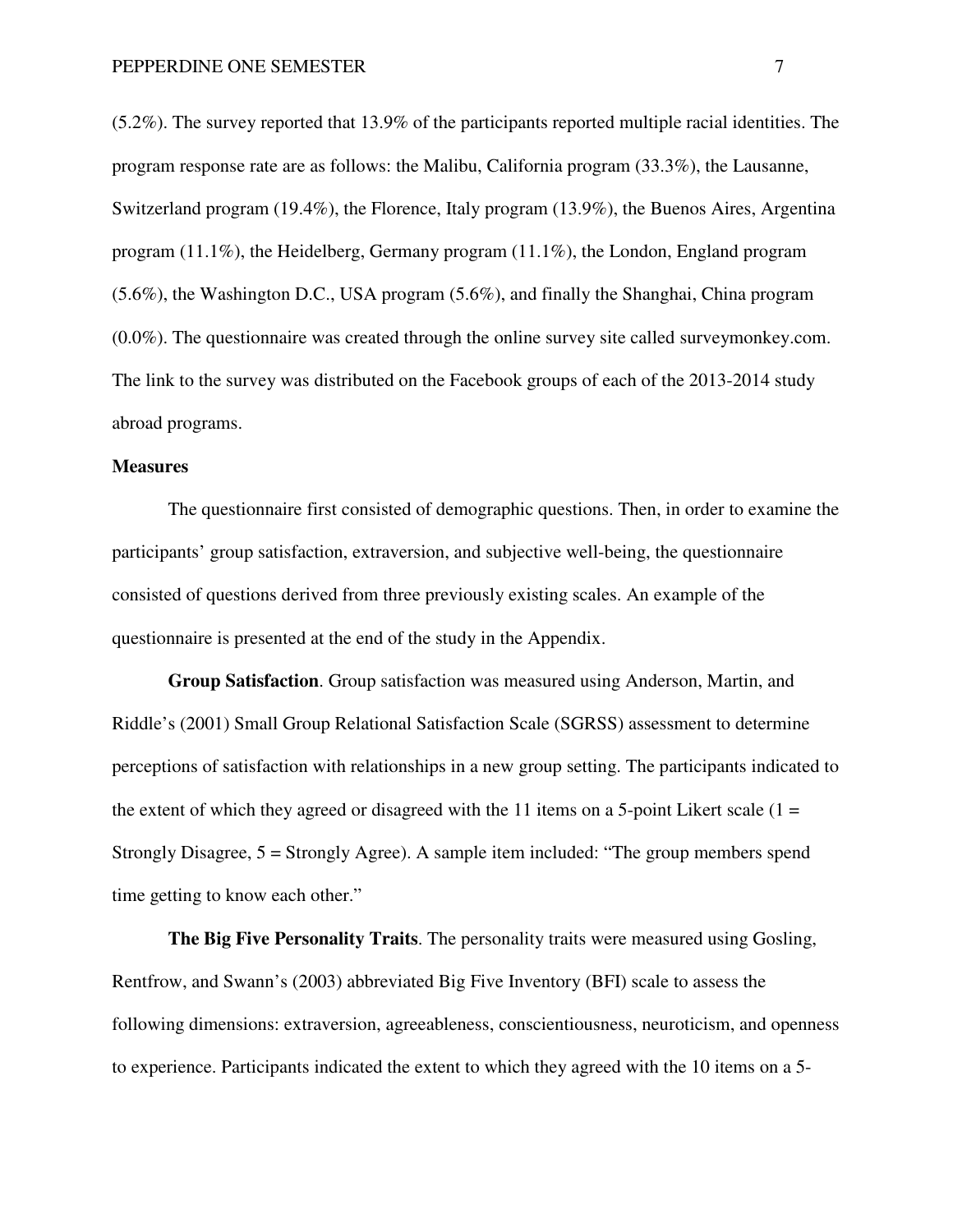point Likert scale (1 = Strongly Disagree,  $5 =$  Strongly Agree). Although the study's primary focus was on evaluating extraversion, the study included all of the elements of the Big Five Personality traits list to provide variety in the questionnaire. This abbreviated scale showed consistent results and high validity with other self-report scales (Gosling, Rentfrow & Swann Jr., 2003) because the shortened scale demonstrated appropriateness when other scales were present in the questionnaire. Further, the scale used polarity rotation of items for control, and it rotated bipolar adjectives in order to generate responses. A sample item included: "extraverted" and "enthusiastic."

**Subjective Well-Being**. Subjective well-being was measured using Watson, Clark & Tellegen's (1988) PANAS scale. The 20-item, semantic differential scale included emotional words that ranked feelings, emotions, and moods. Respondents indicated the extent of their emotions on a 5-point Likert scale  $(1 = \text{very slightly or not at all}, 5 = \text{extremely})$ , in both the beginning and end of the semester. Sample items included "interested," "distressed," and "excited."

#### **Results**

The first hypothesis stated that a student with higher levels of extraversion will predict higher levels of group satisfaction. A correlational analysis was executed and concluded no significant correlation between the two variables ( $r = .06$ ,  $p > .05$ ). Thus, the hypothesis was not supported. The second hypothesis stated that a student with higher levels of positive subjective well-being will predict higher levels of group satisfaction. A correlational analysis found that positive levels of subjective well-being at the beginning of the semester connected to overall positivity at the end of the semester (r= .41, p< .05). The positive affect reliability was .89 for the beginning of the semester and .90 for the end. The negative affect reliability was .86 for the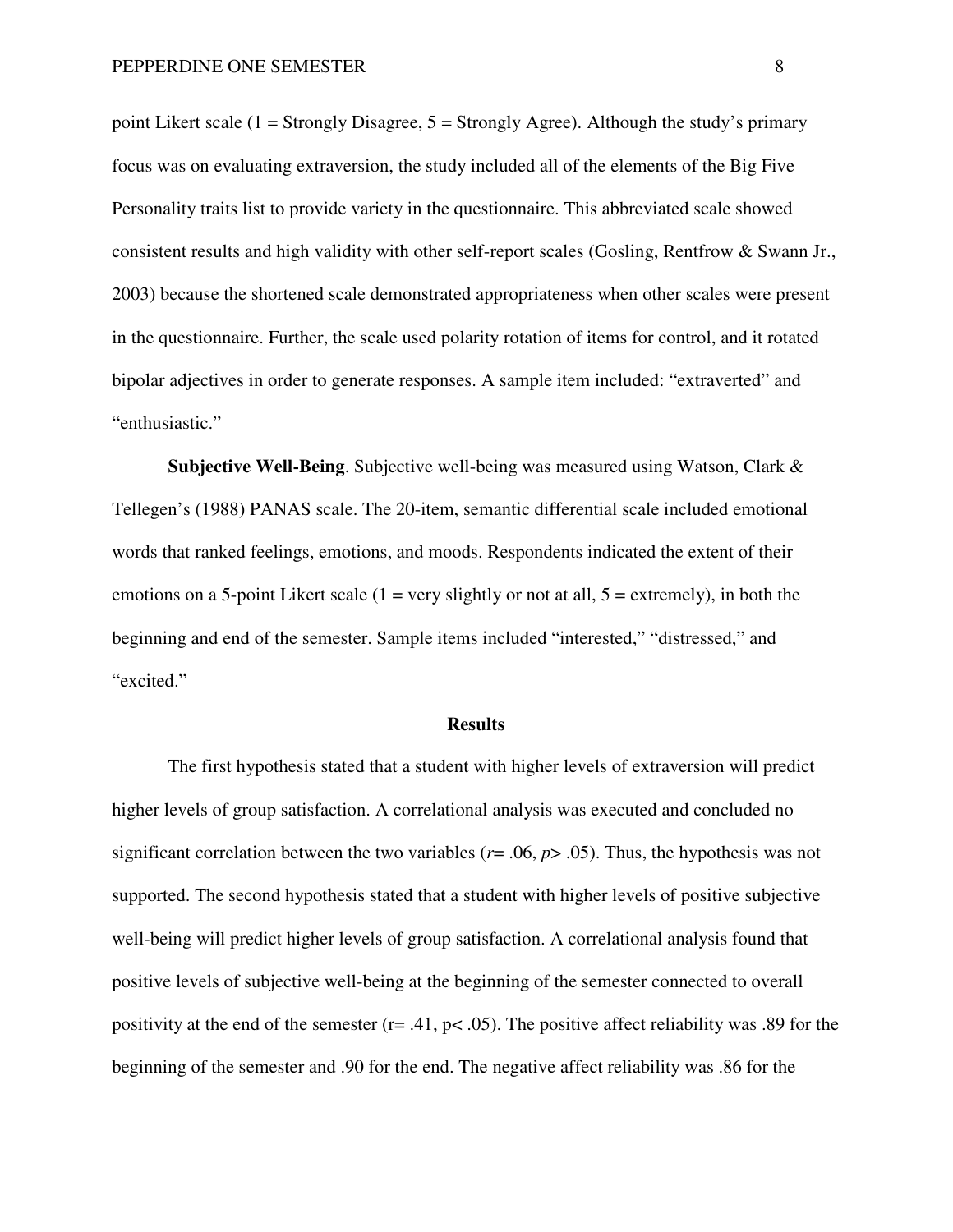beginning and .93 for the end. Thus, the hypothesis was supported. The findings from the two hypotheses indicated that subjective well-being, not extraversion, predicted an individual's level of group satisfaction.

#### **Discussion**

#### **Implications**

To answer the proposed research question, the data collected showed that subjective wellbeing, more than extraversion, predicts group satisfaction. The first hypothesis, which predicted that high levels of extraversion would yield high levels of group satisfaction, was not supported. But, the second hypothesis, which predicted that high levels of positive subjective well-being would yield high levels of group satisfaction, was supported. The data found that the positivity at the beginning of the semester was connected to positivity at the end of the semester. If the student began the semester as a happy-go-lucky, optimistic individual, then that student was more likely to end the semester the same way. This positive subjective well-being caused individuals to view the transition in a positive light, resulting in overall satisfaction for the abroad experience. Different than many assumptions, being adventurous and outgoing does not automatically result in an easier adjustment into a new place. Instead, this study found that students' overall attitude and outlook toward the abroad experience caused higher group satisfaction and abroad satisfaction. Although these findings cannot be generalized, due to the snowball sampling method, it still provides further insight for students studying abroad. The data infers that an individual's happiness is a result of his or her own conscious attitude toward the situation at hand. Therefore, as students prepare for abroad, they should internally consider their subjective well-being prior to the transition.

#### **Strengths and Limitations**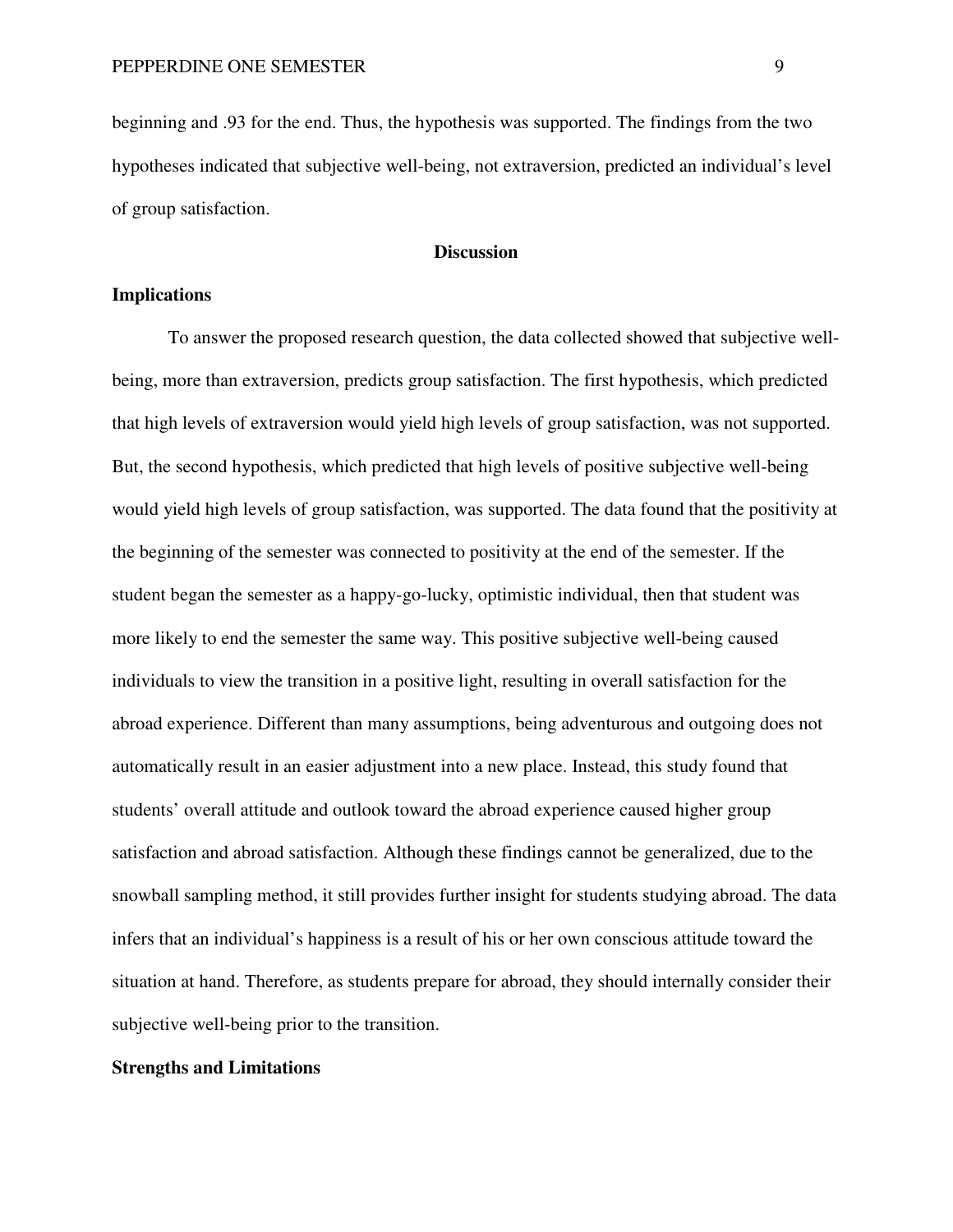While the findings showed many strengths, there were also limitations to the study. First, one limitation was the scaling. Since the BFI Scale was abbreviated, the personality elements were not measured to the fullest degree. Also, the reliabilities between personality types were inconsistent. However, extraversion was the only variable to yield a significantly high reliability, therefore justifying the data analyzed. If this study is conducted again, the full length version of the BFI Scale should be used. Second, another limitation was the small, Pepperdine University student sample size. This sampling prohibits generalization to all college students because the participants were limited to the specific University. Furthermore, since no students from the Shanghai, China program contributed to the study, the findings are limited and cannot fully represent the Pepperdine student abroad population. Therefore, the results also cannot be generalized to Pepperdine University.

#### **Future Research**

If repeated in the future, this study should consider executing a longitudinal type study, instead of a conducted cross-sectional survey method. Students could keep a journal of their attitudes, behaviors, and view of the group dynamic throughout the semester. Researchers could then conduct a content analysis to examine the symbols of the communication and find emerging themes. Similarly, future researchers could also conduct in-depth interviews and/or focus groups with the students to gather a deeper understanding about their abroad experiences. Additionally, another future recommendation would be to expand the study of the personality variables from the Big Five Personality list. With more personality variables examined, more insight into their effects toward group satisfaction can be concluded. Finally, a larger sample size is recommended to allow for generalization.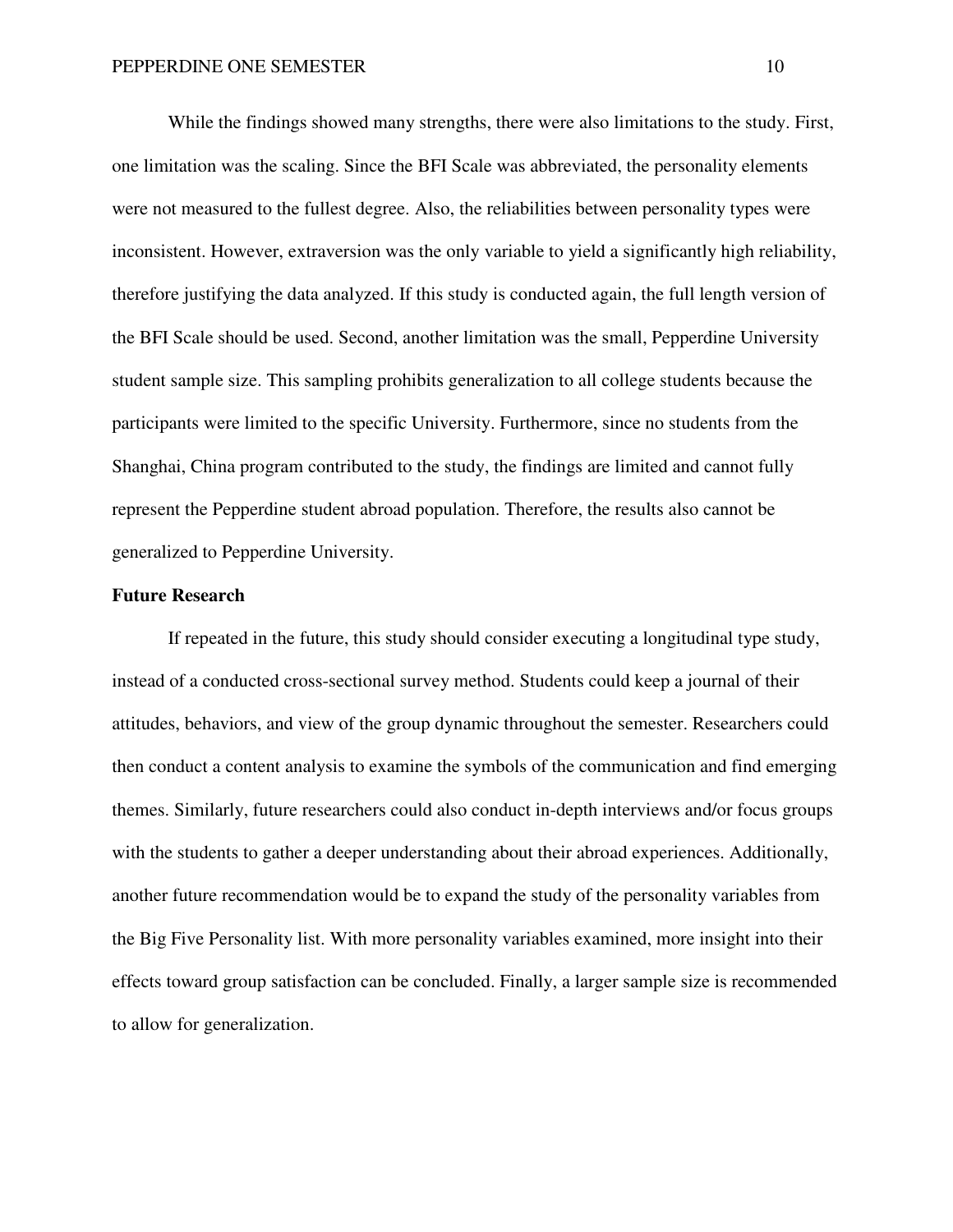#### **References**

- Albrecht, A., Dilchert, S., Deller, J. & Paulus, F. (2014). Openness in Cross-Cultural Work Settings: A Multicountry Study of Expatriates. *Journal of Personality Assessment, 96*(1) 64-75.
- Anderson, C. M., Martin, M. M., & Riddle B. L. (2001). Small group relational satisfaction scale: Development, reliability and validity*. Communication Studies 52*(3) 220-233.
- Burke, M., Watkins, M. & Guzman, E. (2009). Performing in a multi-cultural context: The role of personality. *International Journal of Intercultural Relations*, *33*(6), 475-485.
- Cupermen, R. & Ickes, W. (2009). Big five predictors of behaviors and perceptions in initial dyadic interactions: Personality similarity helps extraverts and introverts, but hurts "disagreeables". *Journal of Personality and Social Psychology, 97*(4), 667-684.
- Gosling, Samuel; Rentfrow, Peter & Swann Jr., William. (2003). "A very brief measure of the Big Five personality domains" *Journal of Research in Personality 37*, 504–528.
- Joshanloo, M., & Afshari, S. (2011). Big five personality traits and self-esteem as predictors of life satisfaction in Iranian Muslim university students. *Journal of Happiness Studies, 12*(1), 105-113.
- Joshanloo, M., Rastegar, P., & Bakhshi, A. (2012). The big five personality domains as predictors of social wellbeing in Iranian university students. *Journal of Social and Personal Relationships, 29*(5), 639-660.
- Park, H. S. (2008). The effects of shared cognition on group satisfaction and performance politeness and efficiency in group interaction. *Communication Research, 35*(1), 88-108.

Watson, David & Clark, Lee Anna & Tellegen, Auke. (1988). "Development and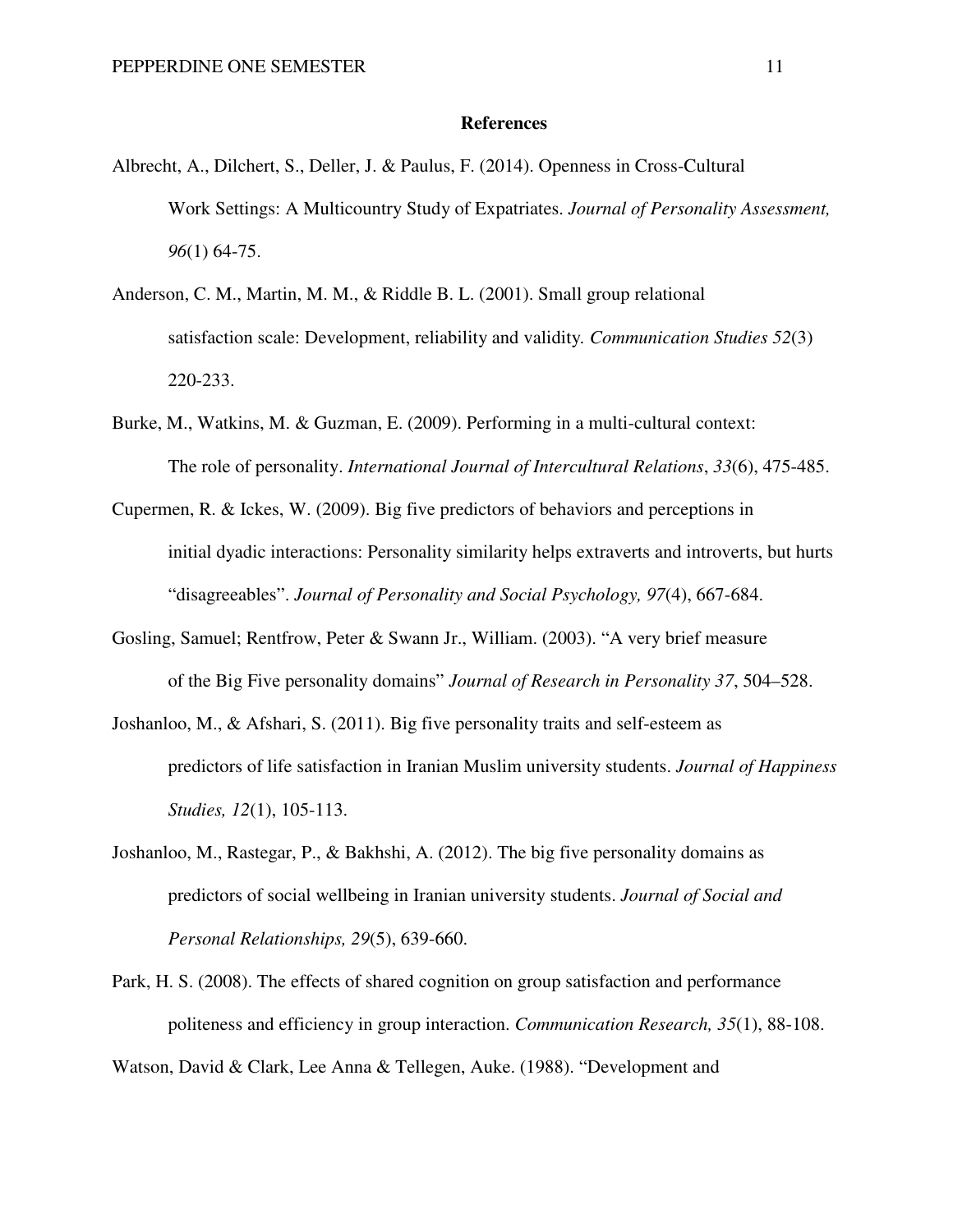Validation of Brief Measures of Positive and Negative Affect: The PANAS Scales."

*Journal of Personality and Social Psychology 54*(6), 1063-1070.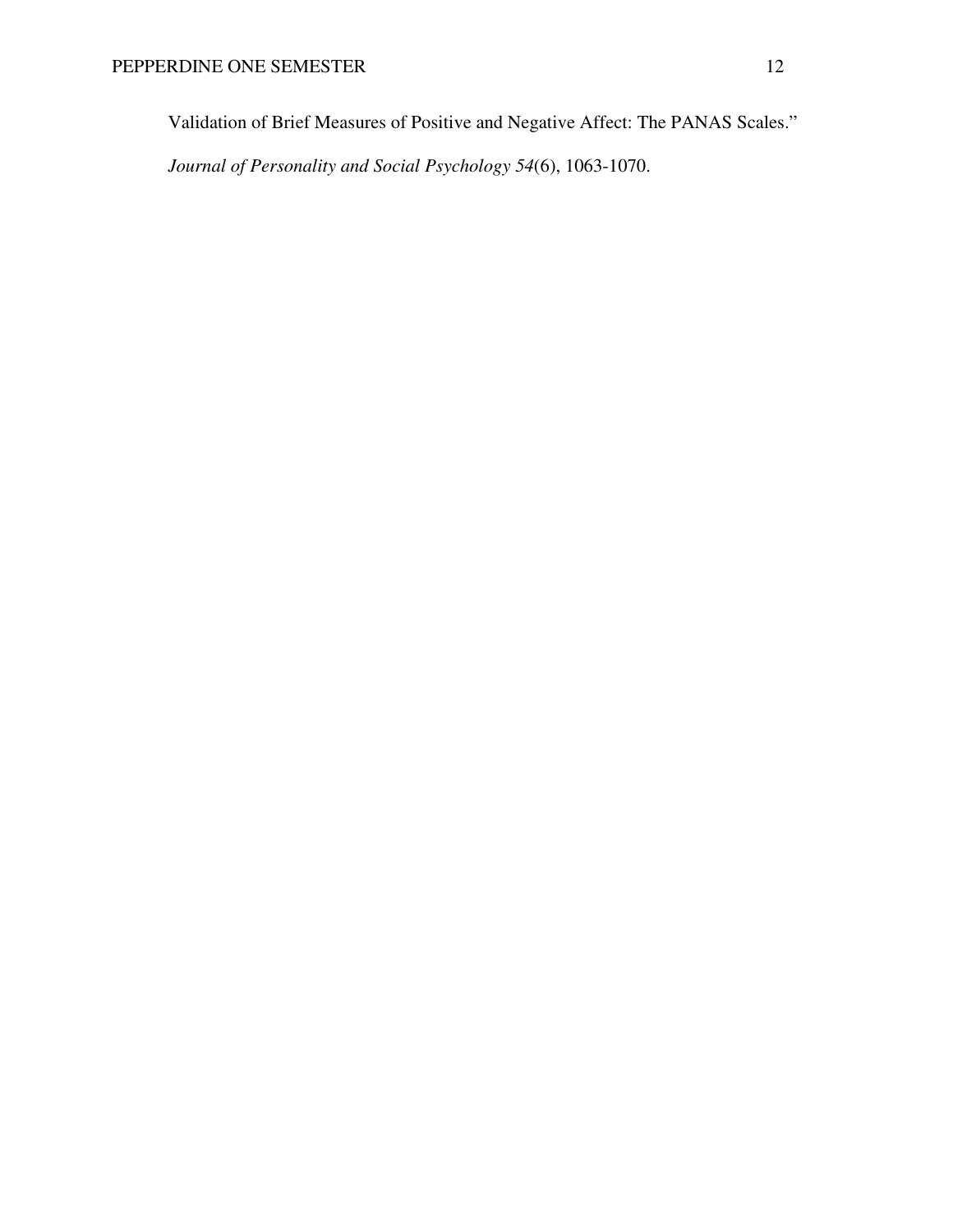### **Appendix**

## **CONSENT INFO:**

### **INTRODUCTION**

The purposes of this form are to provide you (as a prospective research study participant) information that may affect your decision as to whether or not to participate in this research and to record the consent of those who agree to be involved in the study.

### **RESEARCHERS**

Lauren Amaro, Ph.D., a professor at Pepperdine University, along with Stephanie Cota, Shannon Tefertiller, and Carly Hanna has invited your participation in a research study.

### **STUDY PURPOSE**

The purpose of the research is to enhance the study abroad experience for Pepperdine undergraduate students who study abroad for only one semester.

### **DESCRIPTION OF RESEARCH STUDY**

If you decide to participate, then you will join a study involving research of personality, group cohesion, and wellbeing.

If you say YES, then your participation will last for about 5 minutes. You will be asked to complete 3 Likert-type scales for this survey. Approximately 45 subjects from Pepperdine will be participating in this study.

### **RISKS**

There are no known risks from taking part in this study, but in any research, there is some possibility that you may be subject to risks that have not yet been identified.

### **BENEFITS**

The possible/main benefits of your participation in the research are advancing the individuals' understandings at international programs office of students' wellbeing abroad.

### **CONFIDENTIALITY**

"The information that you provide in this survey is in no way linked to your name or identity in any way. The results are anonymous, and the researchers will not seek connection to your data."

### **WITHDRAWAL PRIVILEGE**

Participation in this study is completely voluntary. It is ok for you to say no. Even if you say yes now, you are free to say no later, and withdraw from the study at any time. Student participation is voluntary, and nonparticipation or withdrawal from the study will not affect grades, treatment, care, or enrollment status at Pepperdine University.

### **COSTS AND PAYMENTS**

There is no payment for your participation in the study. Extra credit may be offered at the discretion of the professor.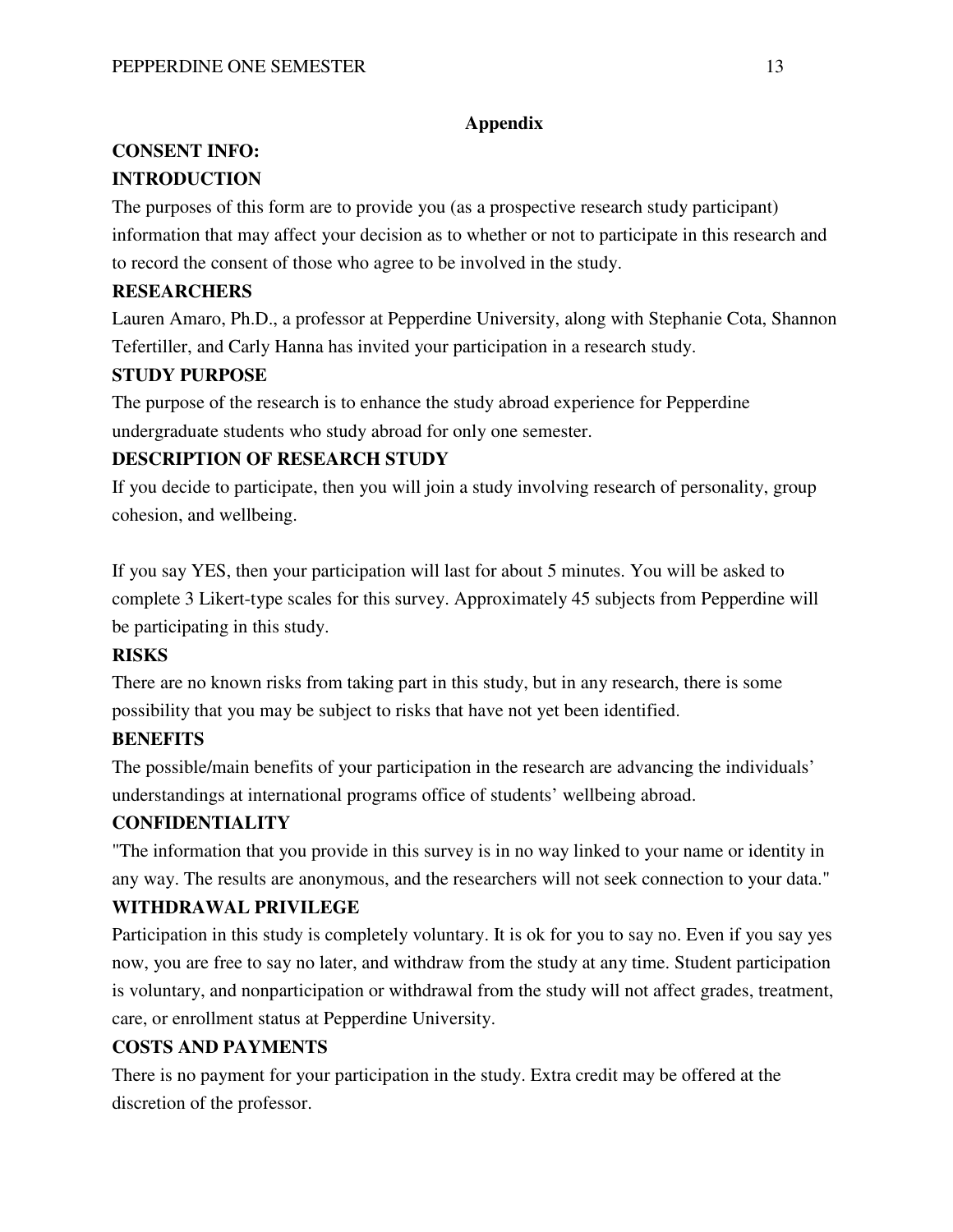### **VOLUNTARY CONSENT**

Any questions you have concerning the research study or your participation in the study, before or after your consent, will be answered by Professor Lauren Amaro, who may be reached at lauren.amaro@pepperdine.edu. If you have questions about your rights as a subject/participant in this research, or if you feel you have been placed at risk; you can also contact Professor Lauren Amaro or the Seaver College Institutional Review Board at Pepperdine University.

This form explains the nature, demands, benefits and any risk of the project. By proceeding with the survey, you agree knowingly to assume any risks involved. Remember, your participation is voluntary. You may choose not to participate or to withdraw your consent and discontinue participation at any time without penalty or loss of benefit. In signing this consent form, you are not waiving any legal claims, rights, or remedies. A copy of this consent form will be offered to you at your request.

Proceeding with the survey by clicking the link below indicates that you consent to participate.

### **1. How long did you study abroad abroad in the 2013-2014 year?**

- I did not study abroad.
- I went for one academic year.
- $\bigcup$  I went for one semester only.

### **\* 2. What is your age in years?**

### **\* 3. Are you male or female?**

- $\bigcup$  Male
- $\bigcup$  Female

### **4. What is your race/ethnicity?**

- White
- Black or African-American
- American Indian or Alaskan Native
- $\bigcup$  Asian
- Native Hawaiian or other Pacific Pacific Islander
- $\bigcirc$  From multiple races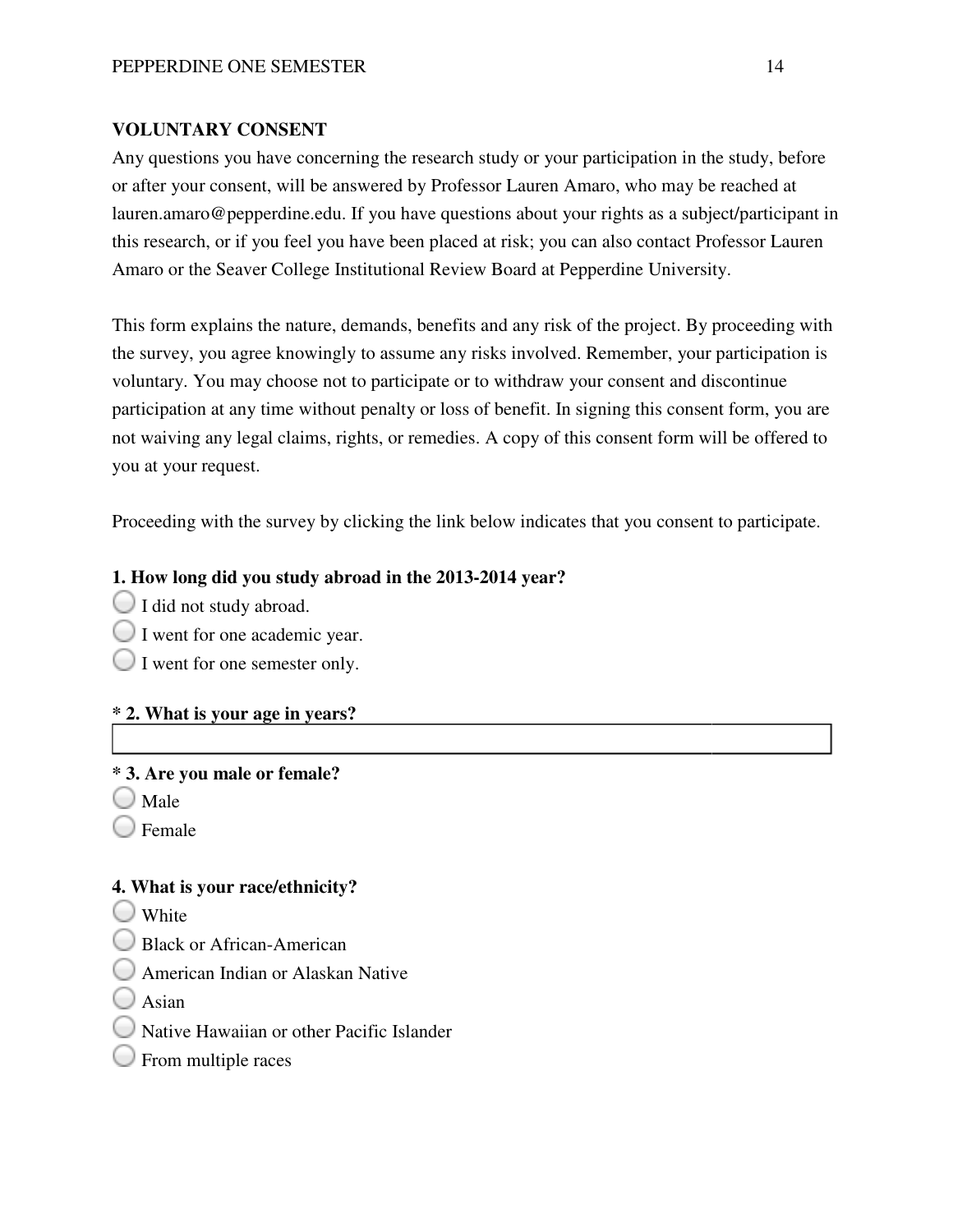Some other race (please

specify)

### **\* 5. Where were you in Spring 2014?**

- Buenos Aires
- $\bigcirc$  London
- Washington D.C.
- Lausanne
- $\bigcirc$  Heidelberg
- Florence
- Shanghai
- Malibu

# **\* 6. In this instrument, we are measuring measuring how you felt in your 2nd semester semester group (Malibu or abroad program). Please use use the following scale:**

| <b>Strongly Disagree</b> | Disagree | Neutral | Agree | <b>Strongly Agree</b> |
|--------------------------|----------|---------|-------|-----------------------|
|                          |          |         |       |                       |

- 1. The group members spent time getting to know each other.
- 2. The members made me feel a part of the group.
- 3. I looked forward to coming to the group events.
- \*4. I do not feel part of the group.
- 5. The members made me feel liked.
- \*6. My absence did not matter to the group.
- 7. I could trust group members.
- 8. We could say anything in this group without worrying. The group members spent time getting to know each other.<br>The members made me feel a part of the group.<br>I looked forward to coming to the group events.<br>4. I do not feel part of the group.<br>The members made me feel liked.<br>6.
- \*9. I preferred not to spend time with members of the group.
- \*9. I preferred not to spend time with members of the 10. Some of the group members became my friends.
- 11. The group atmosphere was comfortable.

### **7. This scale consists of a number of words that describe different feelings and emotions.**

Read each item and then mark the appropriate answer in the space next to the word.

# \*\*\*Answer based on your feelings during the FIRST FEW WEEKS of your 2nd semester **during the 2013-2014 academic academic year.\*\*\***

very slightly or not at all a little moderately quite a bit extremely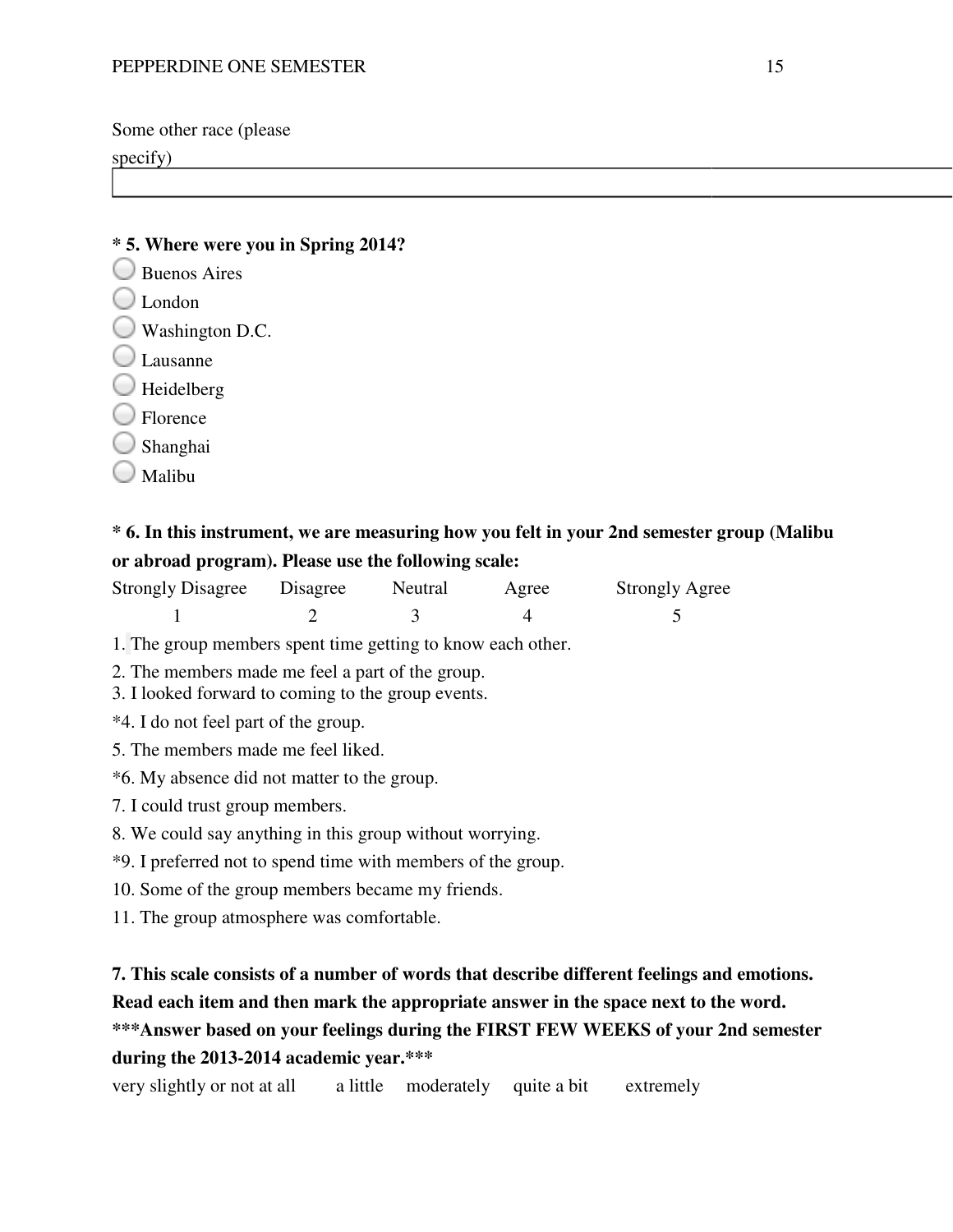|                   | $\mathbf{1}$ | $\overline{2}$ | 3 | $\overline{4}$ | 5 |
|-------------------|--------------|----------------|---|----------------|---|
| **1. interested   |              |                |   |                |   |
| 2. distressed     |              |                |   |                |   |
| **3. excited      |              |                |   |                |   |
| 4. upset          |              |                |   |                |   |
| **5. strong       |              |                |   |                |   |
| 6. guilty         |              |                |   |                |   |
| 7. scared         |              |                |   |                |   |
| 8. hostile        |              |                |   |                |   |
| **9. enthusiastic |              |                |   |                |   |
| $**10$ . proud    |              |                |   |                |   |
| 11. irritable     |              |                |   |                |   |
| $*$ *12. alert    |              |                |   |                |   |
| 13. ashamed       |              |                |   |                |   |
| **14. inspired    |              |                |   |                |   |
| 15. nervous       |              |                |   |                |   |
| **16. determined  |              |                |   |                |   |
| **17. attentive   |              |                |   |                |   |
| 18. jittery       |              |                |   |                |   |
| **19. active      |              |                |   |                |   |
| 20. afraid        |              |                |   |                |   |
|                   |              |                |   |                |   |

**\* 8. This scale consists of a number of words that describe different feelings and emotions. Read each item and then mark the appropriate answer in the space next to the word. \*\*\*Answer based on your feelings during the LAST FEW WEEKS of your 2nd semester of the 2013-2014 academic year.\*\*\*** 

| very slightly or not at all | a little       | moderately | quite a bit | extremely |
|-----------------------------|----------------|------------|-------------|-----------|
|                             | $\overline{2}$ | 3          | 4           | 5         |
| **1. interested             |                |            |             |           |
| 2. distressed               |                |            |             |           |
| **3. excited                |                |            |             |           |
| 4. upset                    |                |            |             |           |
| **5. strong                 |                |            |             |           |
| 6. guilty                   |                |            |             |           |
| 7. scared                   |                |            |             |           |
| 8. hostile                  |                |            |             |           |
|                             |                |            |             |           |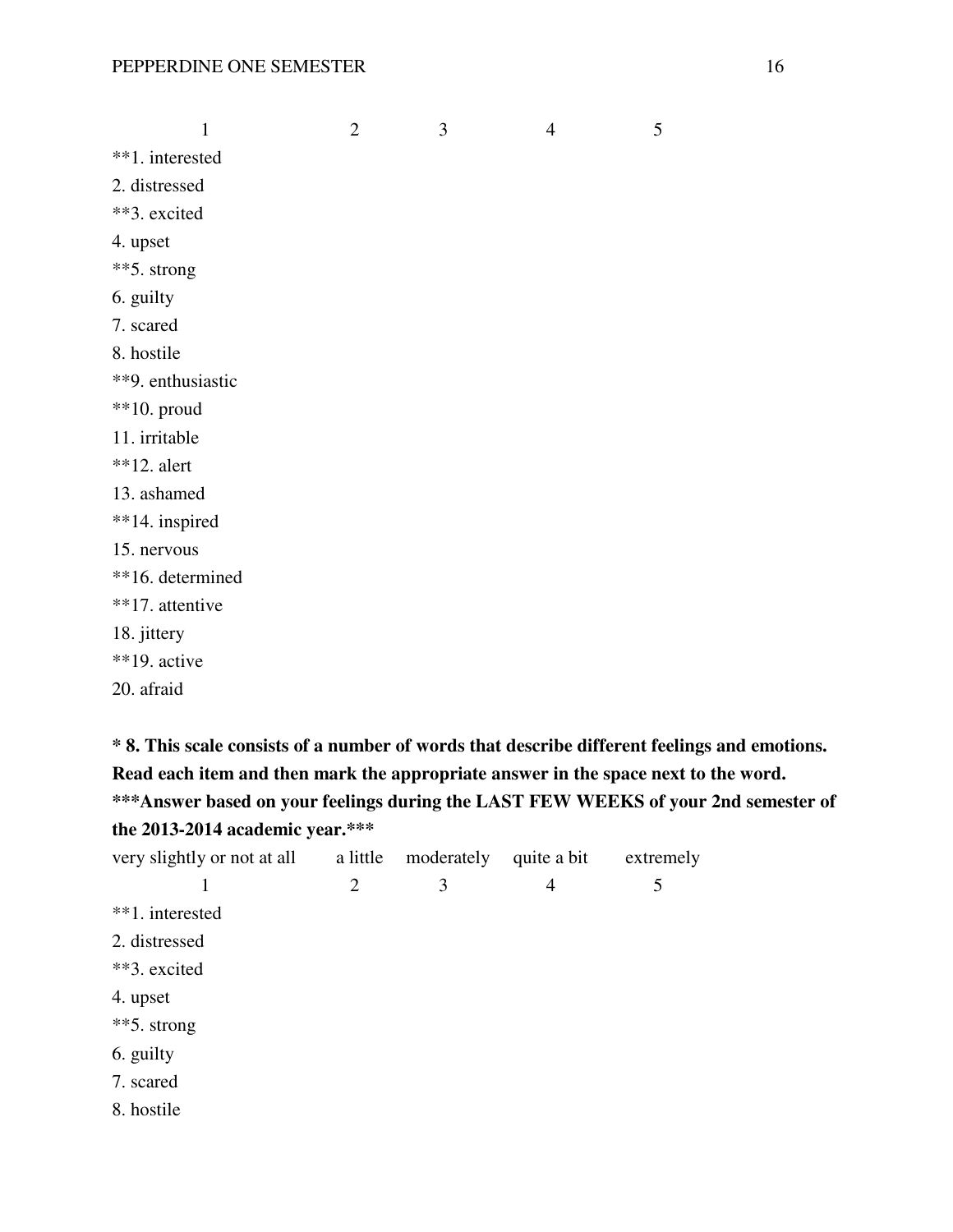\*\*9. enthusiastic \*\*10. proud 11. irritable  $*$ \*12. alert 13. ashamed \*\*14. inspired 15. nervous \*\*16. determined \*\*17. attentive 18. jittery \*\*19. active 20. afraid

**\* 9. Here are a number of personality traits that may or may not apply to you. Please indicate the extent to which you agree or disagree with that statement. You should rate the extent to which the pair of traits applies to you, even if one characteristic applies more strongly than the other.** 

| Strongly Disagree Disagree                                        |                                  | Neutral | Agree | <b>Strongly Agree</b> |  |  |  |
|-------------------------------------------------------------------|----------------------------------|---------|-------|-----------------------|--|--|--|
| 1                                                                 | 2                                | 3       | 4     | 5                     |  |  |  |
| 1. Extraverted, enthusiastic.                                     |                                  |         |       |                       |  |  |  |
| *2. Critical, quarrelsome.                                        |                                  |         |       |                       |  |  |  |
|                                                                   | 3. Dependable, self-disciplined. |         |       |                       |  |  |  |
| *4. Anxious, easily upset.                                        |                                  |         |       |                       |  |  |  |
| 5. Open to new experiences, complex.                              |                                  |         |       |                       |  |  |  |
| *6. Reserved, quiet.                                              |                                  |         |       |                       |  |  |  |
| 7. Sympathetic, warm.                                             |                                  |         |       |                       |  |  |  |
| *8. Disorganized, careless.                                       |                                  |         |       |                       |  |  |  |
| 9. Calm, emotionally stable.                                      |                                  |         |       |                       |  |  |  |
| *10. Conventional, uncreative.                                    |                                  |         |       |                       |  |  |  |
|                                                                   |                                  |         |       |                       |  |  |  |
| *Items starred have been reverse coded                            |                                  |         |       |                       |  |  |  |
| **Positive Affect items (the remaining items are Negative Affect) |                                  |         |       |                       |  |  |  |

Table 1

## **Coefficients<sup>a</sup>**